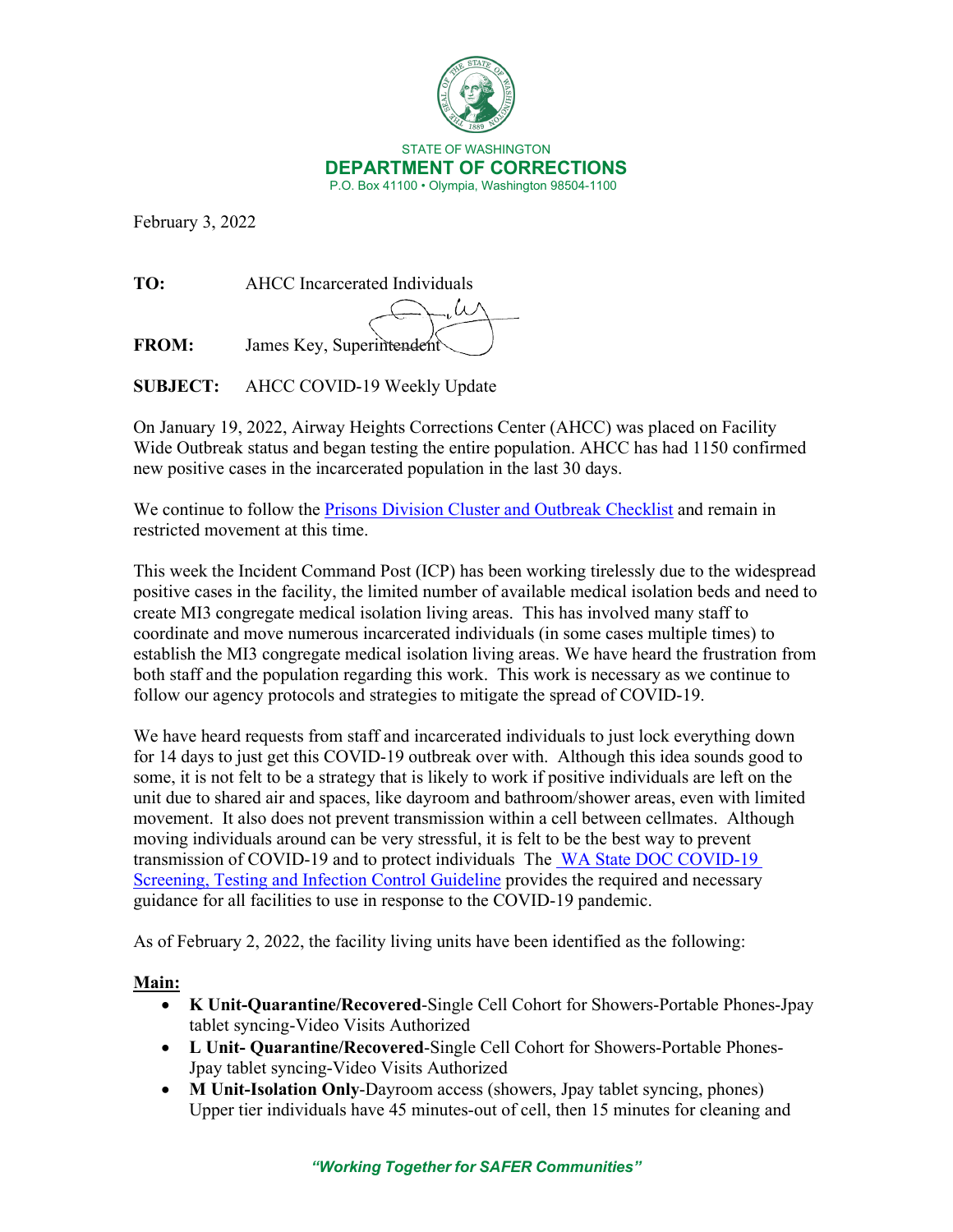AHCC COVID-19 Weekly Update February 3, 2022 Page 2

sanitization of dayroom.

Lower tier individuals have 45 minutes-out of cell, then 15 minutes for cleaning and sanitization of dayroom. (This is for staff safety to mitigate potential close contacts) Video Visits Authorized

- **N Unit-Isolation/Quarantine**-Single Cell Cohort for Showers-Portable Phones-Jpay tablet syncing-Video Visits Authorized
- **R Unit A Wing-Isolation Only**-Dayroom access, (showers, Jpay tablet syncing, phones)

Upper tier individuals have 45 minutes-out of cell, then 15 minutes for cleaning and sanitization of dayroom.

Lower tier individuals have 45 minutes-out of cell, then 15 minutes for cleaning and sanitization of dayroom. (This is for staff safety to mitigate potential close contacts) Video Visits Authorized

- **R Unit B Wing-Quarantine/Recovered** Single Cell Cohort for Showers-Portable Phones-Jpay tablet syncing-Video Visits Authorized
- **T Unit-Quarantine/Recovered**-Single Cell Cohort for Showers-Portable Phones-Jpay tablet syncing-Video Visits Authorized
- **RCF-Isolation Only**-Hard Line phones-**No access to Video Visits at this time**
- **E-building Recreation (Gym)-Isolation Only**-Hard Line phones-Showers and Jpay table syncing in N Unit A Wing on a schedule-**No access to Video Visits at this time**

## **MSU:**

- **C4 Unit -Isolation only on E, F tiers, Quarantine on A, B, C, D & H tiers**-Single Tier Cohort-Hard Line Phones-Showers and Jpay table syncing-Video Visits Authorized
- **C5 Unit-Isolation only on E, F tier, Quarantine on A, B, C, D & H tiers**-Single Tier Cohort-Hard Line Phones-Showers and Jpay table syncing-Video Visits Authorized
- **C6 (Gym)-Isolation Only**-Hard Line phones-Showers in C6, working on an outside yard, Jpay tablet sync schedule-**No access to Video Visits at this time**

### **Health Services:**

Continue to provide COVID-19 initial and second vaccinations and boosters to incarcerated individuals who request them. Continue to provide COVID-19 test results to the population a couple times a week on a rotating basis.

### **CI Food Services:**

Resumed providing one cold and two hot meals to the population this week.

### **Cell Searches:**

Cell searches can be conducted based on suspicion; staff should notify supervisor of the need to conduct a cell search and gain authorization prior to the search. Please remember to wear proper personal protective equipment (PPE) for the location and type of search being conducted per the [WA COVID-19 PPE Matrix](https://doc.wa.gov/corrections/covid-19/docs/ppe-matrix.pdf) and [WA State DOC COVID-19 Screening,](https://www.doc.wa.gov/corrections/covid-19/docs/screening-testing-infection-control-guideline.pdf)  [Testing and Infection Control Guideline.](https://www.doc.wa.gov/corrections/covid-19/docs/screening-testing-infection-control-guideline.pdf)

### **Voluntary use of N-95 Mask/Respirators:**

This week we communicated with staff and the incarcerated population information regarding